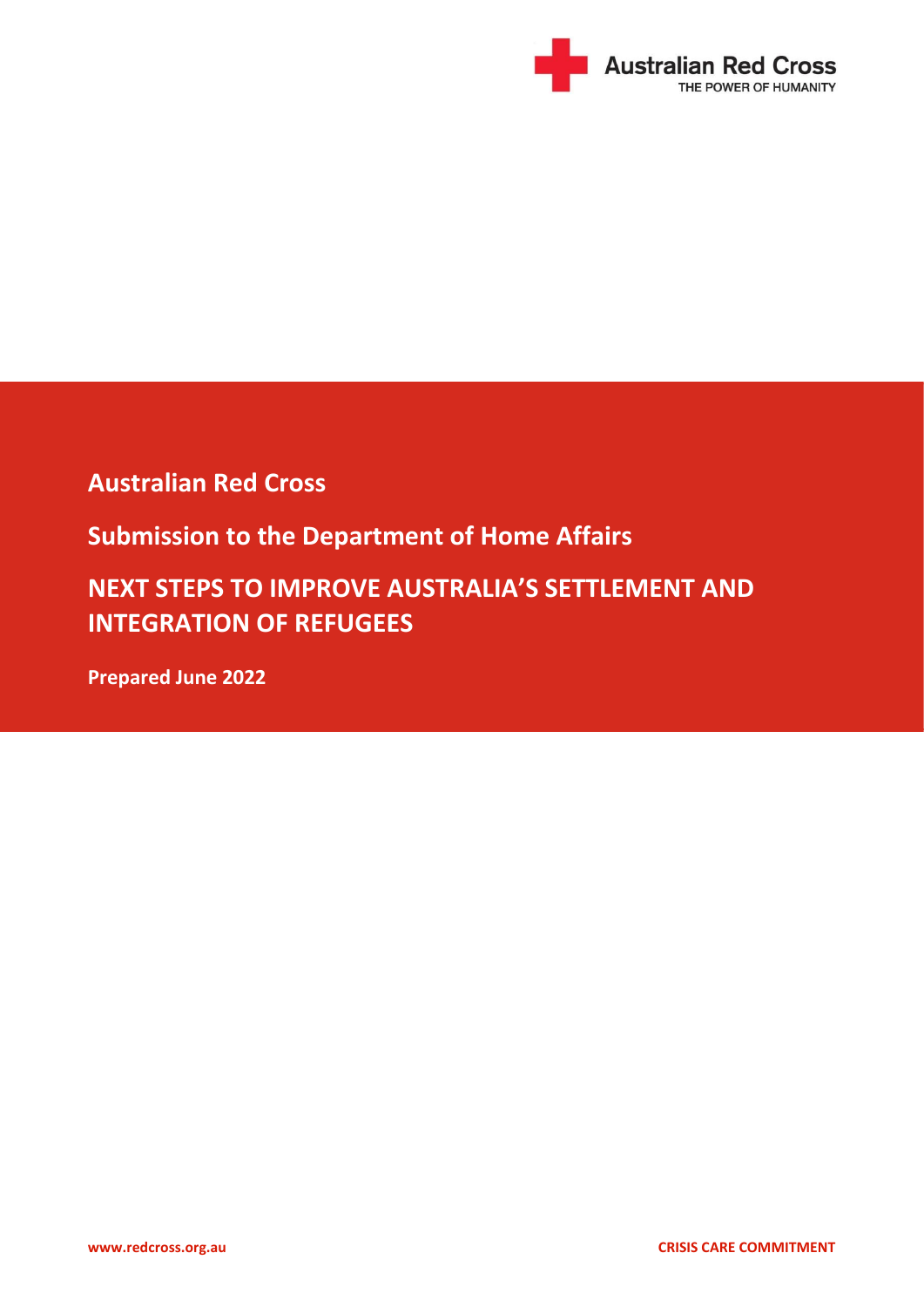

# **Acknowledgements**

Red Cross pays our respects to the Aboriginal and Torres Strait Islander Custodians across this country, and to Elders, past present and emerging. We acknowledge and welcome the support of Aboriginal and Torres Strait Islander people in welcoming refugees in Australia.

We also acknowledge the hundreds of thousands of people who have arrived in Australia since Red Cross was established in Australia in 1914 and those who have spoken to us about their experiences. We acknowledge the millions of people around the world experiencing persecution, conflict or crisis situations that continue to unfold and increase in complexity. We acknowledge our colleagues within the International Red Cross and Red Crescent Movement who are working to provide humanitarian assistance and protection to people impacted by conflicts across the world in countries of origin, the countries people flee and travel through and the countries people arrive in.

We acknowledge local and diaspora communities, especially those with lived experience of forced displacement who have extended their support and assistance to people who have come to Australia to settle. We also acknowledge the policy and operational staff involved with settlement in Australia, across states and territories and including the Department of Foreign Affairs and Trade and Department of Home Affairs, state and territory governments, and local councils who have helped to facilitate our important work in Australia and abroad.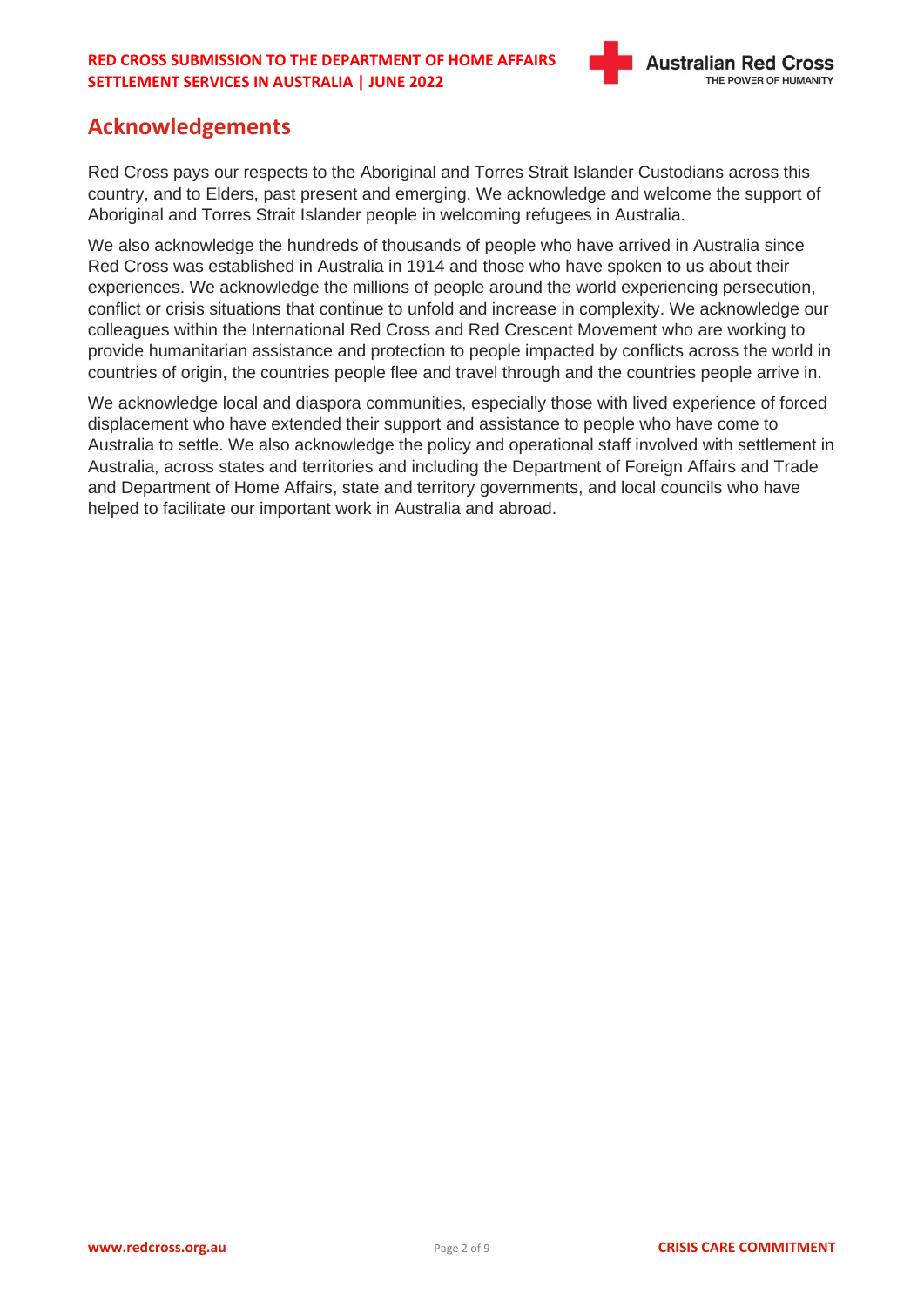# **About Red Cross**

The Australian Red Cross (Red Cross) is one of 192 National Red Cross and Red Crescent Societies that, together with the International Committee of the Red Cross and the International Federation of Red Cross and Red Crescent Societies, make up the International Red Cross and Red Crescent Movement (the Movement)- the world's largest and most experienced humanitarian network.

Worldwide, the Movement is present at every stage of the journey of migrants and people seeking safety – in the places they come from, the places they travel or flee to, and the places they settle in.  

In Australia, Red Cross is embedded in communities across Australia through our 27,000 strong membership, staff, and volunteer base. Red Cross plays a critical role in building safe, fair, welcoming, and inclusive communities for migrants, refugees and people seeking asylum by ensuring they are protected from harm, can meet their humanitarian needs and have pathways to safe and dignified work. As a trusted humanitarian organisation, we also support local communities and businesses to meaningfully welcome migrants, refugees and people seeking asylum across the country.

This includes supporting people who have lost contact with family members due to conflict disaster or migration, conducting independent humanitarian monitoring visits to places of immigration detention across Australia, supporting newly arrived refugees and humanitarian entrants in their settlement journey through the Humanitarian Settlement Program (in Western Australia, the Australian Capital Territory, and southern New South Wales), and by increasing pathways to safe, dignified work for refugees.

We are also engaging with schools, communities, and workplaces across Australia to build their capacities to welcome newly arrived migrants and refugees through a range of initiatives and programs.

As a trusted government partner and in our role as auxiliary to public authorities in the humanitarian field, we work directly with communities and authorities, as advocates and humanitarian diplomats, providing facts and evidence that support decision makers and opinion leaders to act for humanity and in the interests of people facing vulnerability.

As a member of the Movement we guided by and apply at all times and in all places our Seven [Fundamental](https://www.redcross.org.au/about/fundamental-principles/) Principles: Humanity, Impartiality, Neutrality, Independence, Voluntary Service, Unity, and Universality. These principles are at the very core of our mission to prevent and alleviate suffering.

Based on our longstanding experience and insights domestically and internationally and aligned with the Movement's Fundamental Principles, we apply an exclusively humanitarian lens to the remit of this consultation on how to improve Australia's settlement and integration of refugees.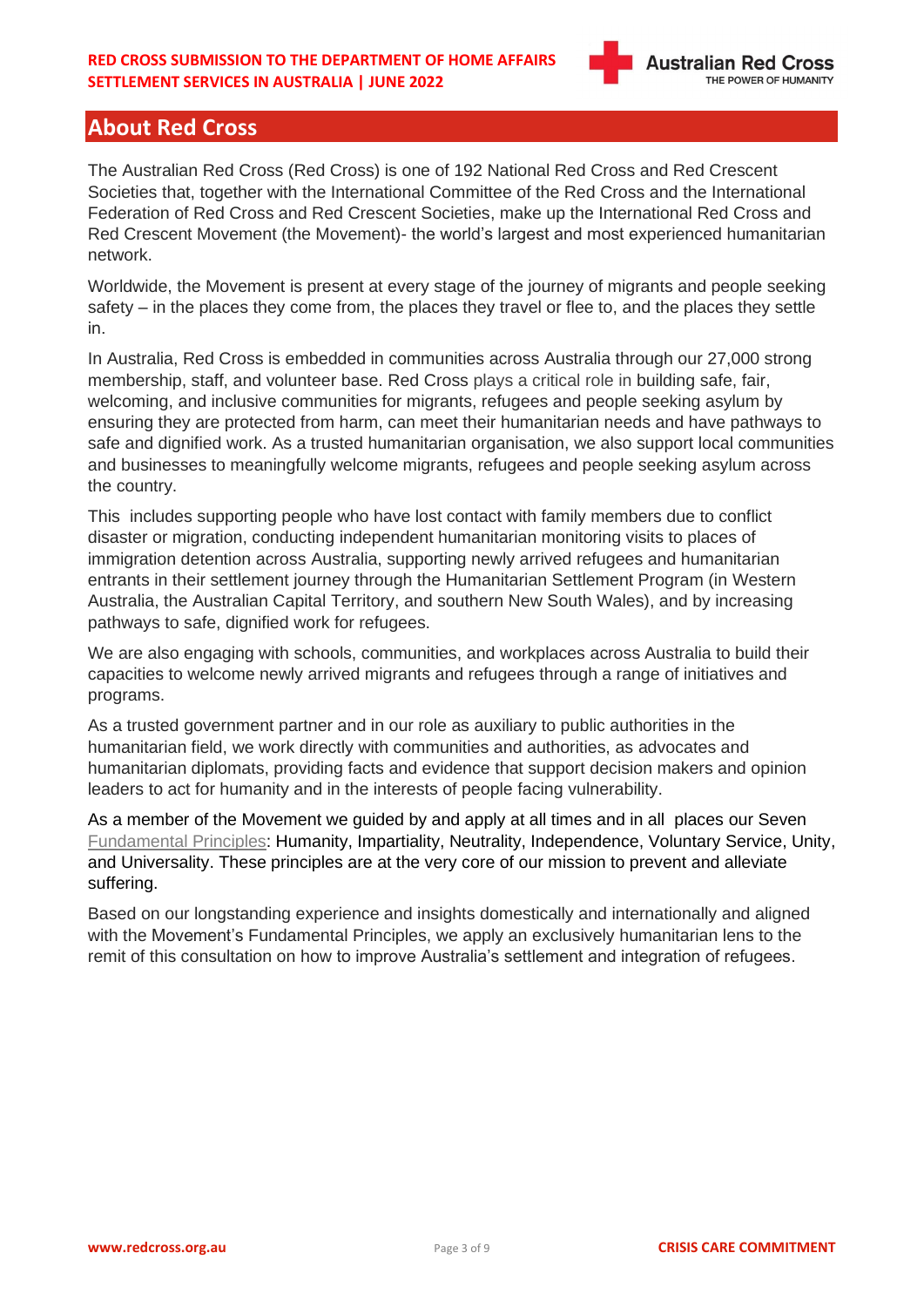

# **Submission**

Every year, millions of people are forced to flee their homes to find safety. In 2022 the total number of people forcibly displaced has reached 100 million for the first time on record.<sup>i</sup> One third of people displaced are refugees, and almost half of all refugees are children.<sup>ii</sup>

Settlement in Australia is one way for people in the most vulnerable of circumstances to find safety. Governments, businesses, local and refugee communities, service providers and community organisations, families, and individuals all play a part in supporting that journey.

Australia has welcomed over 920,000 refugees since the Second World War and has a longstanding commitment to resettle refugees.<sup>iii</sup> Australia's commitment can also be seen through more recent actions to provide safety and protection through emergency humanitarian intakes and responses for people impacted by the conflicts in Syria, Iraq, Afghanistan, and Ukraine.

The socio-economic contribution of migrants and refugees to Australian society has been vast and this is, in part, because Australia has created opportunities to enable refugees to build on their strengths. Through our work over many decades, Red Cross knows that programs are most effective when they are person-centred and community-led, so that the diversity of experience and local capacity are considered in the design of support structures. This approach responds to individual needs that vary with context, time, and experience.

Settlement works best when barriers people experience, including those in the environment they've settled in, are removed. This can only be achieved when all levels of government, support sectors, businesses, communities and families work together to solve the humanitarian challenges of our times. Red Cross has many examples where people and communities come together to build stronger welcoming communities, and how important these to the settlement and integration of refugees in Australia.<sup>iv</sup>

Despite these achievements and Australia's proud history – including providing safe haven to people in some of the most vulnerable situations, including women at risk - refugee settlement must continue to adapt to contemporary humanitarian challenges faced in Australia. Practical challenges, such as limited housing stock, availability of culturally respectful, inclusive and accessible holistic health and support services, and availability of education and employment services, are best overcome through collaboration.

In addition to these challenges, some policies have particularly significant and compounding humanitarian impacts. These include limits on if and how refugees can reunite with their family members in Australia, uncertainty due to temporary status for people on Temporary Protection Visas and Safe Haven Enterprise Visas, and the decision to not permit resettlement in Australia for people who registered with the UNHCR in Indonesia after 30 June 2014.

The response taken by many governments, including Australia, to the COVID-19 pandemic halted most pathways to durable solutions for refugees for almost two years. The crises in Afghanistan and Ukraine further added to the complexity of the management of migratory movement of refugees and humanitarian entrants who were disproportionately affected by the pandemic. The impact of COVID-19 also resulted in secondary impacts on the capacity of the settlement sector overall. This can be mitigated in the future through redesign of settlement tenders and contracts to ensure settlement services can adapt to emergency situations.

Further improvements can be made to ways in which refugees and humanitarian entrants are able to settle and integrate into their new communities in Australia and to the ways many people are able to find safety here. We know that communities in Australia are ready to do more to meet global resettlement needs.<sup>v</sup> Moreover, recent research has demonstrated that an increased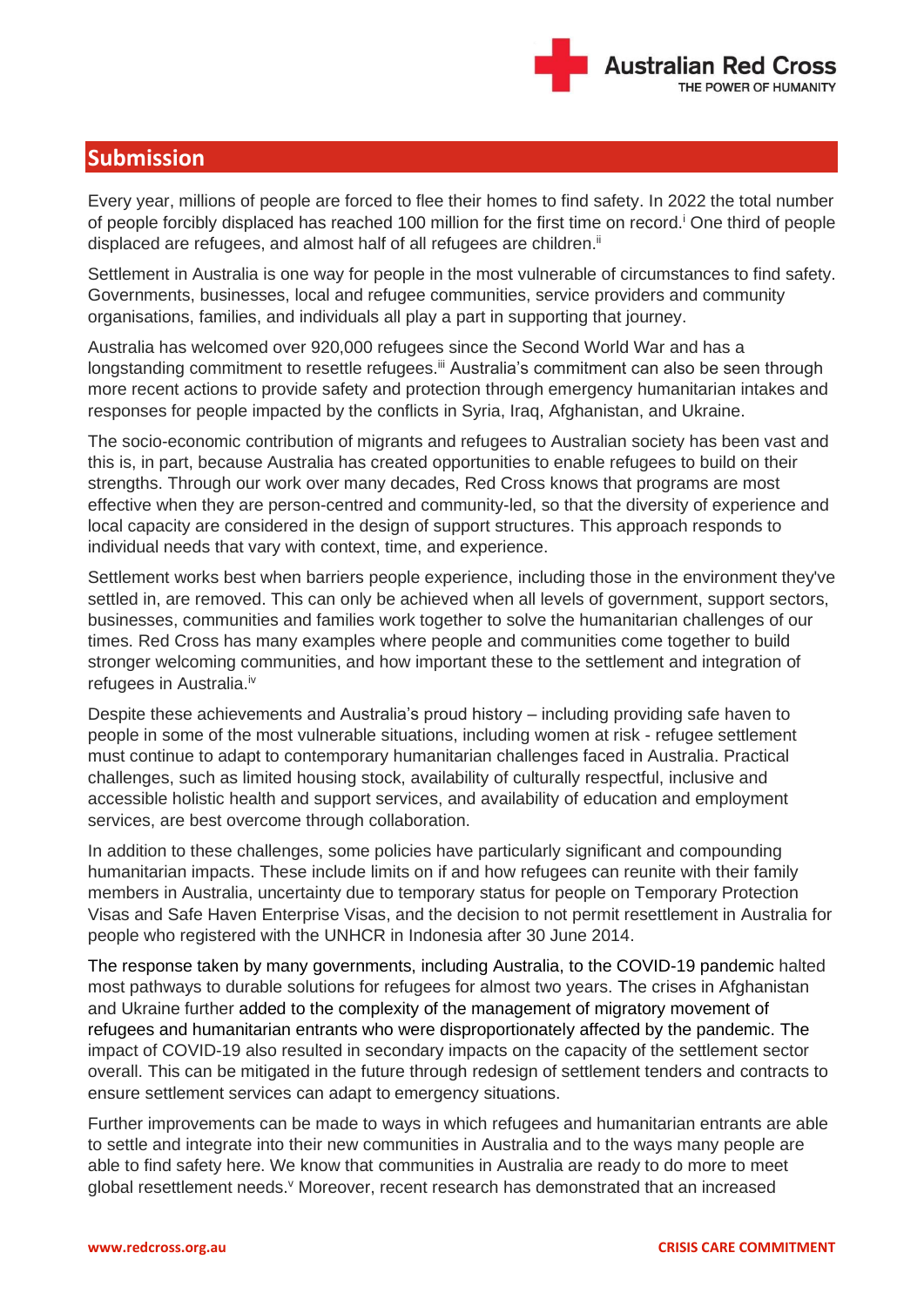#### **RED CROSS SUBMISSION TO THE DEPARTMENT OF HOME AFFAIRS SETTLEMENT SERVICES IN AUSTRALIA | JUNE 2022**



humanitarian intake, vi as well as transitioning refugees from temporary to permanent visas, will positively contribute to the Australian economy.<sup>vii</sup>

Based on our experience and insights domestically and internationally, we recommend that this review also needs to consider the broader resettlement system, including complementary pathways to safety for refugees, and the social determinants of health which impact on settlement, including availability of housing, jobs, and local services.

There is an opportunity to evaluate outcomes through the lens of the anchors for settlement – in particular employment, community connections and support, family, and settlement support (including through the HSP) - with a view to creating a more integrated system that can be more flexibly tailored to individual needs and incorporate the best of all approaches to good settlement.

Finally, we note and welcome that Australia has adopted the Global Compact on Refugees and highlight that the 2019 – 2022 Three Year Strategy for implementing the Global Compact on Refugees aims to: (1) grow resettlement; (2) advance complementary pathways; and (3) build the foundation through promoting welcoming and inclusive societies.<sup>viii</sup>

In recognition of Australia's engagement in the Global Compact on Refugees, we highlight three high level recommendations aligned with the three categories of this strategy, which themselves also align with the Compact's Comprehensive Refugee Response Framework.<sup>ix</sup>

## **High Level Recommendations**

To further improve Australia's settlement and integration of refugees, Red Cross recommends the Government of Australia, the Department of Home Affairs, and other relevant federal and State/Territory departments:

| Recommendation A | Strengthen resettlement systems by:                                                                                                                                                                                                                           |
|------------------|---------------------------------------------------------------------------------------------------------------------------------------------------------------------------------------------------------------------------------------------------------------|
|                  | Implementing a paced increase to the annual humanitarian intake (without<br>any boundaries or limitations on countries that people are resettled from)<br>and improve capacity for additional humanitarian intakes in response to<br>crises and emergencies.  |
| Recommendation B | Advance complementary pathways by:                                                                                                                                                                                                                            |
|                  | Strengthening complementary pathways to protection through community,<br>employment and education sponsorship, in addition to the humanitarian<br>intake.                                                                                                     |
| Recommendation C | Build a strong foundation for settlement through promoting<br>welcoming and inclusive societies by:                                                                                                                                                           |
|                  | Increasing focus and effort on building and strengthening welcoming<br>communities, where the economic and social contributions of newly<br>arrived migrants, including refugees, are recognised, and valued.                                                 |
|                  | Providing certainty for refugees through increased pathways and<br>expedited processing timeframes for family reunion processes, and<br>through providing pathways to permanency for people on Temporary<br>Protection Visas and Safe Haven Enterprise Visas. |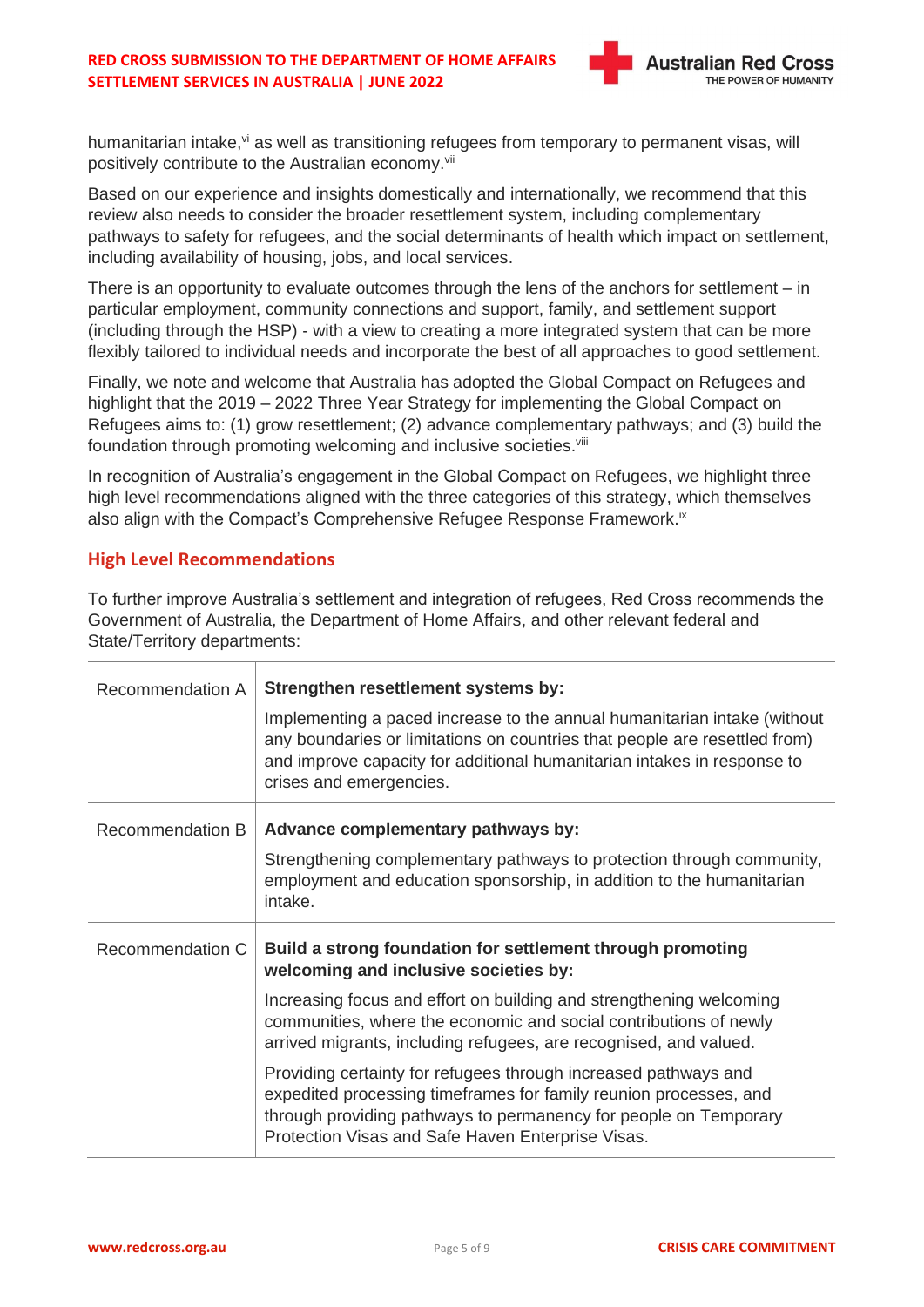

# **Recommendations in response to the Home Affairs consultation questions:**

To ensure coordination between settlement services, English learning, employment, and health services, to ensure an end-to-end approach to service delivery, Red Cross recommends:

- 1. Inter-agency planning is strengthened by providing more reliable advanced notice of and flexibility in responding to an increase in the number of people intending to settle, particularly in regional areas, so that public, private and non-government services can adequately plan and make informed investment decisions.
- 2. Systems for improved sharing of client information both before and after arrival are developed and supported (where appropriate and in line with privacy requirements and structural trends across services.
- 3. A collaborative and cooperative settlement governance model is established across all government touch points, with targets that support and encourage collaboration, including a method to enhance the voice of communities with lived experience, including refugee-led organisations into the design of settlement service, including the HSP.

# To improve access to safe, affordable, appropriate, and sustainable housing, Red Cross recommends:

- 4. Structural, whole of government changes to housing which increase coordination between and within Departments are undertaken with a particular focus on affordability, infrastructure and availability, and planning for future need.
- 5. Home Affairs creates changes to the HSP to better support housing needs by:
	- a) increasing the duration and funding of short-term accommodation, on a case-by-case basis accounting for local rental market conditions;
	- b) creating a new structural adjustment payment to better support people from the time of arrival until employment outcomes can be achieved;
	- c) developing solutions to reduce the negative impact of a lack of Australian rental history;
	- d) increasing funding for housing support services in areas of housing shortage;
	- e) investing in systems to create efficiencies in housing support such as a tenancy database management system;
	- f) pacing arrivals where possible;
	- g) working with state and territory governments to consider alternative accommodation options for use in emergencies as a surge capacity; and
	- h) considering wider housing needs for people experiencing vulnerabilities and identify areas of collaboration and joint-opportunity.
- 6. Home Affairs considers commissioning the Constellation Project to develop different ways to unlock housing challenges for newly arrived refugees and humanitarian entrants in Australia.

## To create opportunities for all refugees to build deeper relationships and friendships with the wider Australian community, Red Cross recommends:

7. Opportunities for refugees and the wider Australian community to build deeper relationships and friendships are created through further investing in co-designed refugee and community led initiatives with demonstratable impact.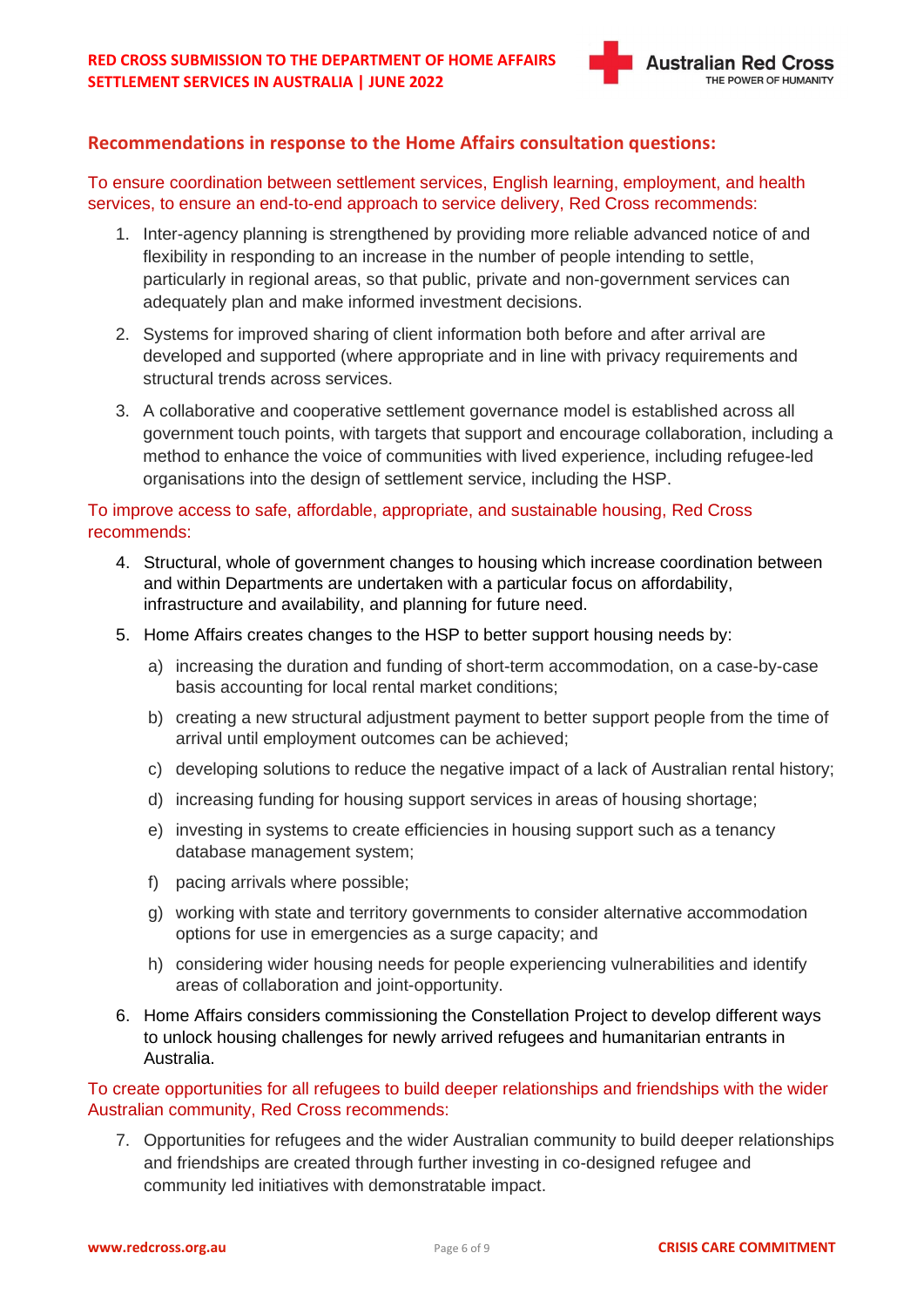

#### To improve refugee health outcomes, Red Cross recommends:

- 8. Health outcomes for refugees are improved by:
	- a) removing barriers to good health that are caused by the Australian processes including uncertainty caused by temporary protection visas and lack of priority for family reunion;
	- b) improving access to the health system and supporting increased cultural safety through structural health equity reform and practical interventions such as funding bi-cultural health workers;
	- c) increasing mental health service availability, in particular, specialised supports such as for survivors of torture and trauma;
	- d) streamlining referral processes;
	- e) increasing access to, awareness and use of interpreters; and
	- f) learning lessons from the COVID-19 response in how to communicate health information effectively with refugee and migrant populations.

To improve opportunities for the wider community to help refugees and humanitarian entrants settle, Red Cross recommends:

- 9. Government, and Home Affairs as relevant, support the Australian Human Rights Commission's development and implementation of a National Anti-Racism Framework.
- 10. Government, and Home Affairs as relevant, actively supports and encourages the wider community to value, engage with and amplify the economic and social contributions of refugees and humanitarian entrants.

#### To better design programs to take into account the large differences between settlement locations, Red Cross recommends:

- 11. The HSP funding structure and settlement outcome is reformed to enable clients to better tailor their services in line with their strengths and needs as well as their life stages, capability, capacity and household composition, and the location in which they settle.
- 12. Home Affairs reviews anew the Red Cross submission to the Joint Standing Committee on Migration – Inquiry into migration in regional Australia to inform how regional settlement locations can be strengthened.

## To design programs to respond well to people's individual needs and aspirations, to help strengthen their capability and self-agency, Red Cross recommends:

13. Existing and new programs supporting refugees are developed, funded, and regularly reviewed through co-design principles and in close consultation with people with lived experience.

#### To address the biggest existing barriers to the delivery of good outcomes in current services, Red Cross recommends:

- 14. The HSP contract is updated with a particular focus on allowing flexibility by providers to respond and flex to current demand; modelling a hybrid funding model including core and fee-for-service elements; ensuring access to core in response to specific incidents such as the housing shortage; and for emergency response situations.
- 15. The federal government develop, with the sector: an update to the AUSRECEPLAN to formally incorporate the sector in the response; a blueprint for emergency response situations including visa types and eligibility for support services; and a national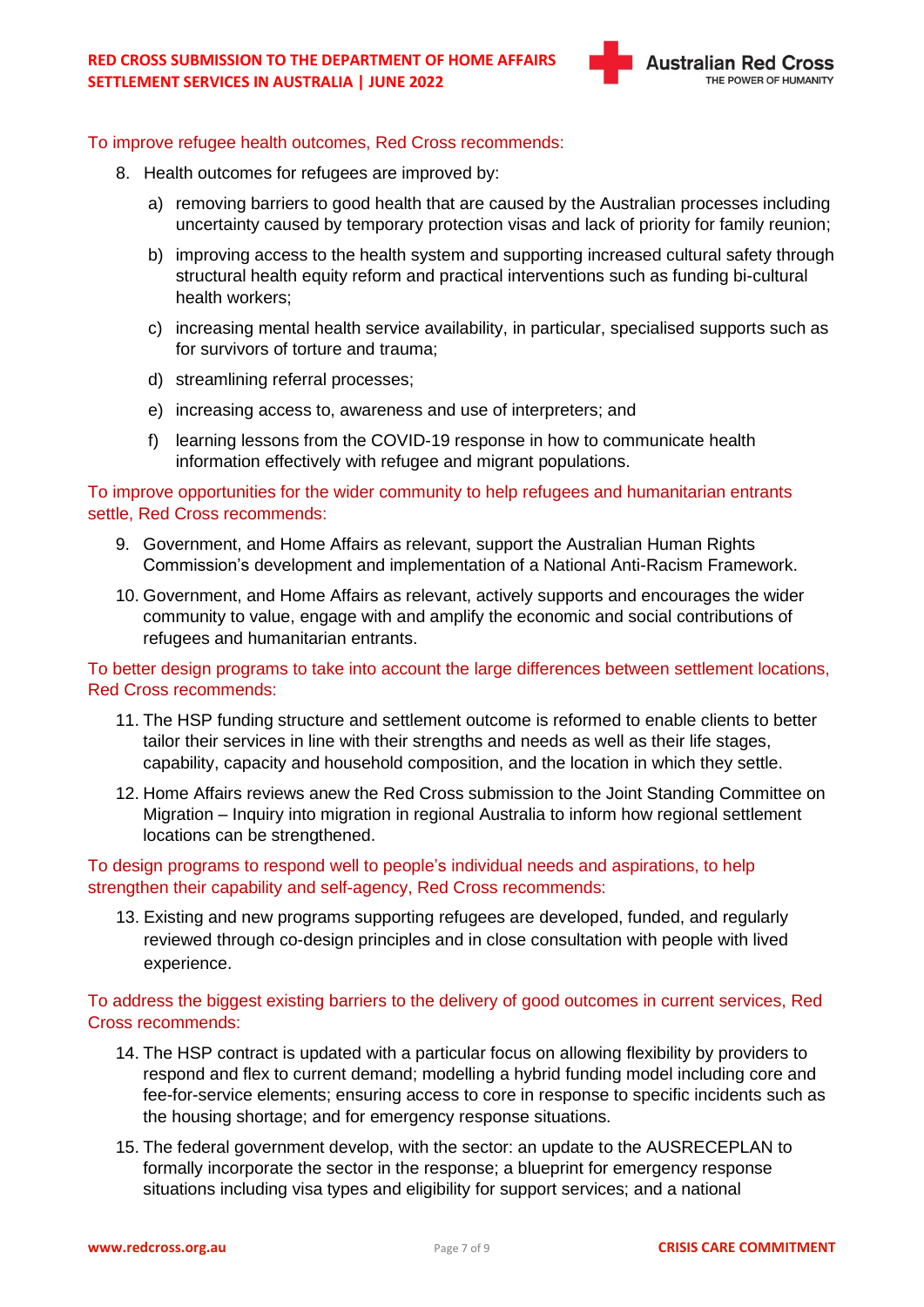

communication strategy to ensure people, community groups and other members of the public impacted by HSP understand the HSP and what is available to them.

Red Cross continue to stand ready, as auxiliary to the public authorities in the humanitarian field, to support the ongoing improvement to refugee settlement in Australia.

#### **Further information**

Vicki Mau Director of Australia Programs Australian Red Cross Ph.: 1800 733 276 E: [vmau@redcross.org.au](mailto:vmau@redcross.org.au) / [MSP\\_Engagement@redcross.org.au](mailto:MSP_Engagement@redcross.org.au)